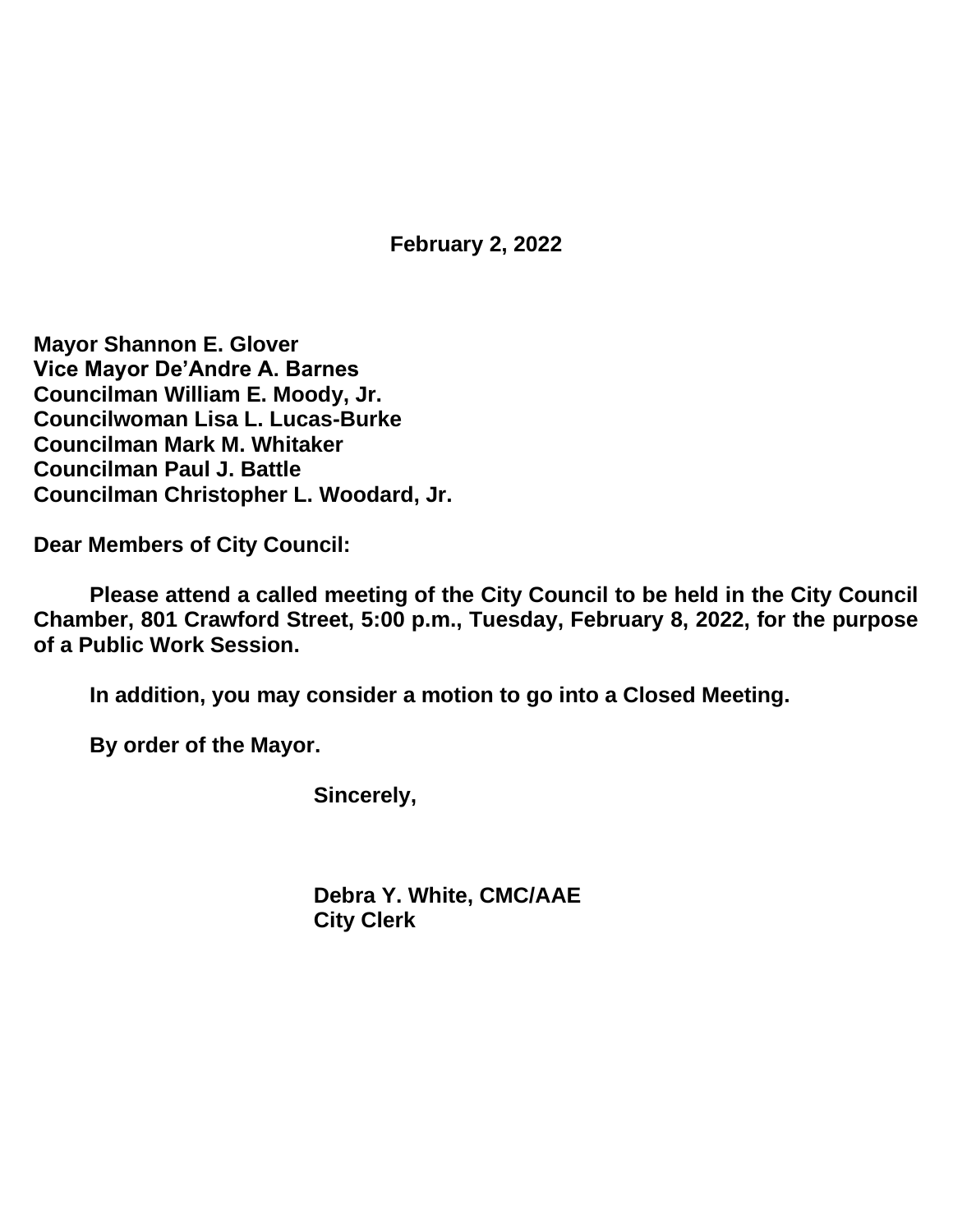**Portsmouth City Council Public Work Session Tuesday, February 8, 2022 5:00 p.m.**

- **1. HPC Appeal – [315 Broad Street](https://www.portsmouthva.gov/DocumentCenter/View/11831/22-33-HPC-Appeal-315-Broad-Street)**
- **2. [Crime Reduction Action Plan Update](https://www.portsmouthva.gov/DocumentCenter/View/11918/final-Crime-Prevention-Updates282022)**
- **3. [ARPA Funding Discussion](https://www.portsmouthva.gov/DocumentCenter/View/11916/ARPA-approved-Categories-2-8-2022)**
- **4. City Manager's Report Overview/Report Backs**
- **5. City Council Liaison Report**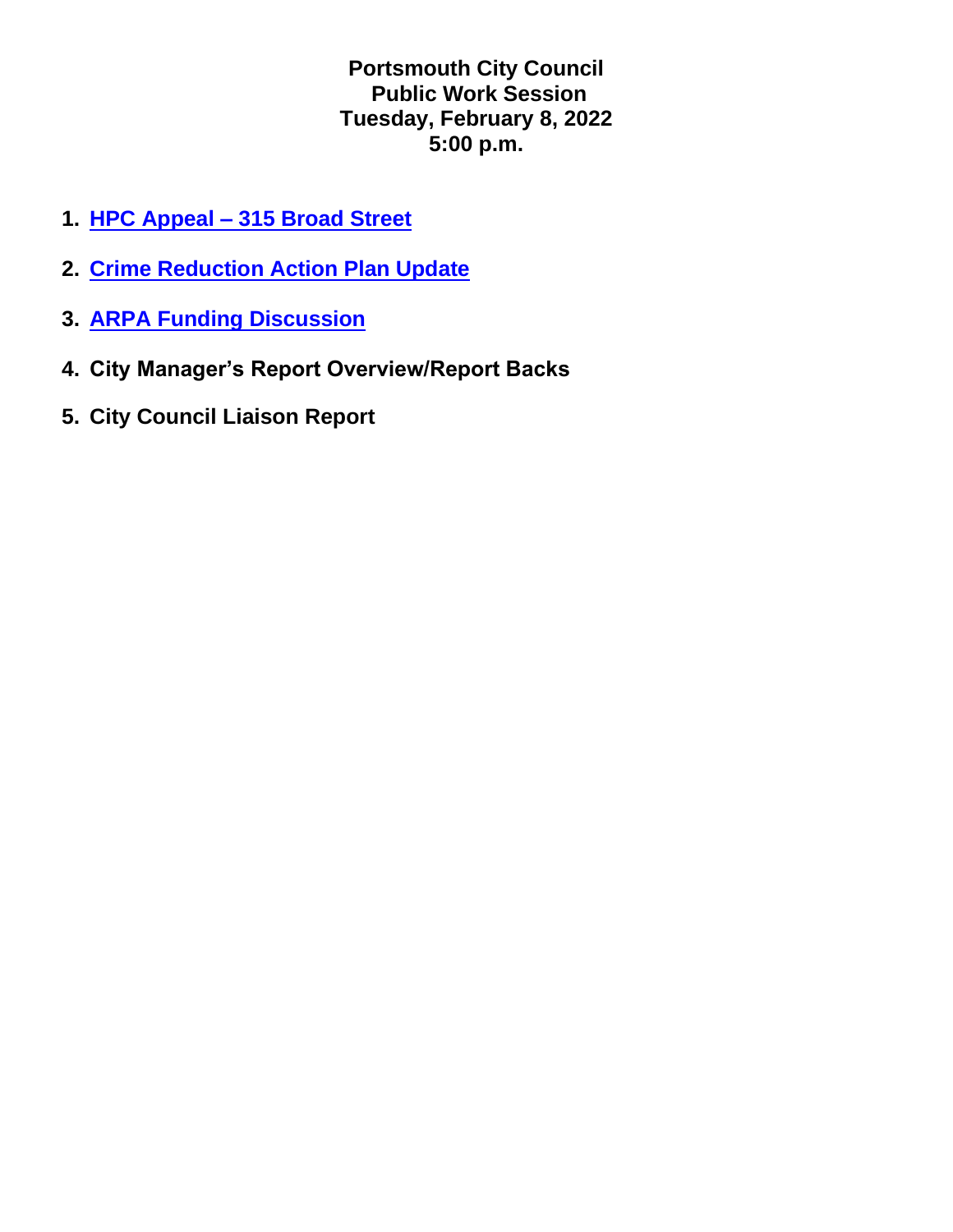

# CITY COUNCIL AGENDA

**Tuesday, February 8, 2022 - 7:00 p.m. City Council Chamber 801 Crawford Street, 6th Floor, Portsmouth, Virginia**

**CALL TO ORDER**

**MOMENT OF SILENCE**

**PLEDGE OF ALLEGIANCE** 

**ROLL CALL**

**[MINUTES](https://www.portsmouthva.gov/DocumentCenter/View/11841/City-Council-Minutes)** (Electronic Roll Call)

### **PRESENTATION**

• Proclamation presented to Terry Danaher.

# **\*CITY COUNCIL RULES REQUIRE A LIMIT OF UP TO FIVE (5) MINUTES TO SPEAK\***

# **PUBLIC HEARING**

#### **22 - 35 - Public hearing on a use permit application:**

**[UP-21-18](https://www.portsmouthva.gov/DocumentCenter/View/11832/22-35-Public-hearing) MIDTOWN –** Resolution granting the request of Rachael Copeland and Sean Cooper for a Use Permit for an entertainment establishment at 3112 High Street. The property is zoned General Mixed Use (GMU). The Generalized Future Land Use Map of the Build One Portsmouth Comprehensive Plan recommends commercial development for the parcel. Planning Commission recommends approval with conditions. (Electronic Roll Call) **[Resolution](https://www.portsmouthva.gov/DocumentCenter/View/11833/22-35-Resolution)**

# **CITY MANAGER'S REPORT**

- **22-36** Adoption of an ordinance accepting a Circuit Court Records Preservation Program grant in the amount \$46,069.52 from the Library of Virginia and appropriating said funds in the FY 2022 Grants Fund for use by the Circuit Court Clerk's Office. (Electronic Roll Call) **[Executive Brief and documentation](https://www.portsmouthva.gov/DocumentCenter/View/11834/22-36-CMR-and-documentation) [Ordinance](https://www.portsmouthva.gov/DocumentCenter/View/11835/22-36-Ordinance)**
- **22-37** Adoption of an ordinance accepting Rescue Squad Assistance Funds in the amount of \$109,000 from the Office of Emergency Medical Services and appropriating said funds in the FY 2022 Grants Fund for use by the Department of Fire, Rescue and Emergency Services. (Electronic Roll Call) **[Executive Brief and documentation](https://www.portsmouthva.gov/DocumentCenter/View/11836/22-37-CMR-and-documentation) [Ordinance](https://www.portsmouthva.gov/DocumentCenter/View/11837/22-37-Ordinance)**